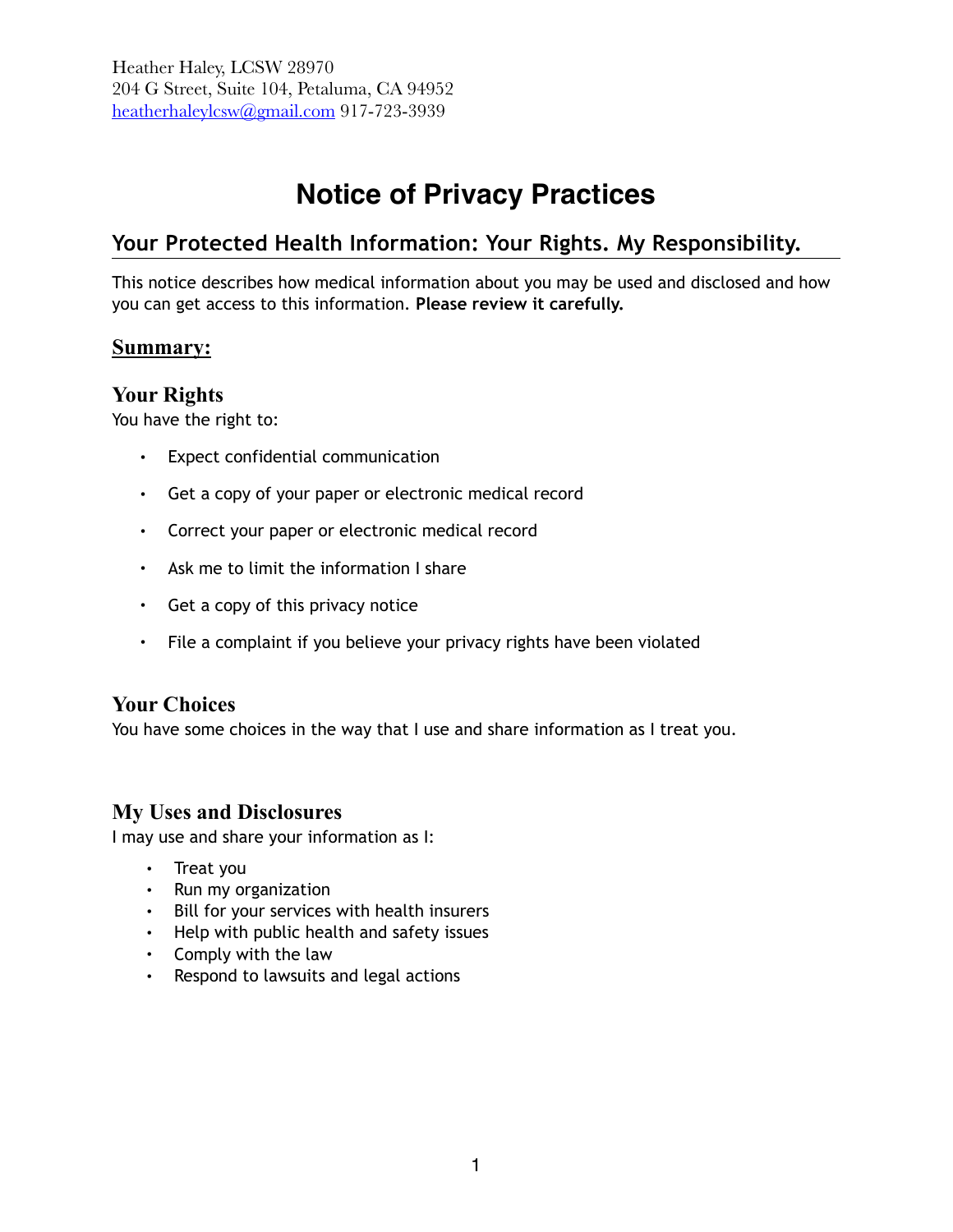### **Your Rights**

**When it comes to your health information, you have certain rights.** This section explains your rights and some of my responsibilities to help you.

### **Expect confidential communications**

- Our communication is confidential with a few exceptions outlined in the document.
- You can ask me to contact you in a specific way (for example, home or office phone) or to send mail to a different address.

### **Get an electronic or paper copy of your medical record**

• You can ask to see or get an electronic or paper copy of your medical record and other health information I have about you. Ask me how to do this.

#### **Ask me to correct your medical record**

• You can ask me to correct health information about you that you think is incorrect or incomplete. Ask me how to do this.

### **Ask me to limit what I use or share**

- You can ask me not to use or share certain health information for treatment, payment, or my operations.
- If you pay for a service or health care item out-of-pocket in full, you can ask me not to share that information for the purpose of payment or my operations with your health insurer. I will say "yes" unless a law requires me to share that information.

### **Get a copy of this privacy notice**

You can ask for a paper copy of this notice at any time, even if you have agreed to receive the notice electronically. I will provide you with a paper copy promptly.

### **Choose someone to act for you**

• If you have given someone medical power of attorney or if someone is your legal guardian, that person can exercise your rights and make choices about your health information. I will make sure the person has this authority and can act for you before I take any action.

### **File a complaint if you feel your rights are violated**

- You can complain if you feel I have violated your rights by contacting me using the information on page 1.
- You can file a complaint with the U.S. Department of Health and Human Services Office for Civil Rights by sending a letter to 200 Independence Avenue, S.W., Washington, D.C. 20201, calling 1-877-696-6775, or visiting **www.hhs.gov/ocr/privacy/ hipaa/complaints/.**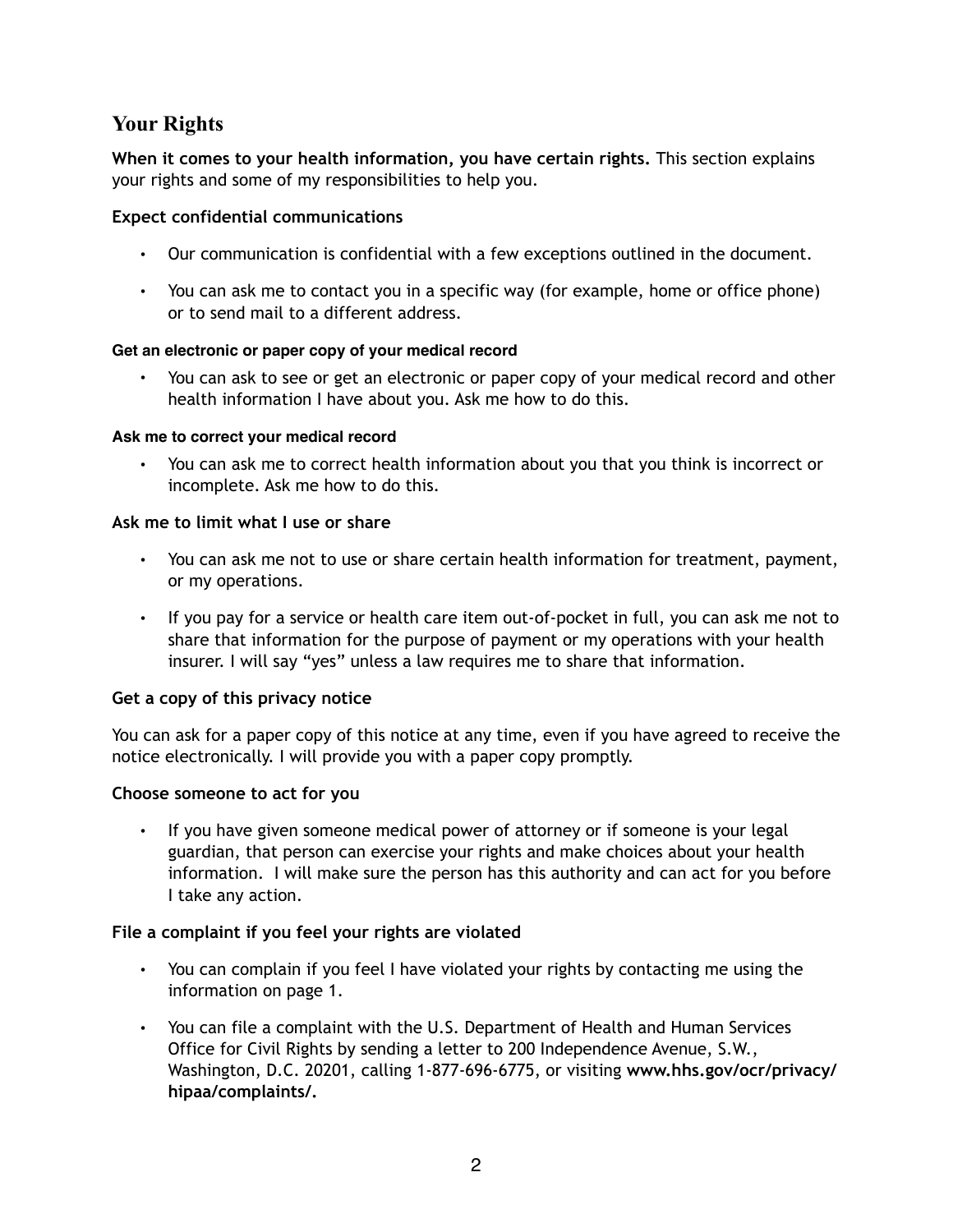• I will not retaliate against you for filing a complaint.

### **Your Choices**

**For certain health information, you can tell me your choices about what I share.** If you have a clear preference for how I share your information in the situations described below, talk to me. Tell me what you want me to do, and I will follow your instructions.

In these cases, you have both the right and choice to tell me to:

• Share information with your family, close friends, or others involved in your care

In these cases I never share your information unless you give me written permission:

• Most sharing of psychotherapy notes

### **My Uses and Disclosures**

### **How do I typically use or share your health information?**

I typically use or share your health information in the following ways.

#### **Treat you**

I can use your health information and share it with other professionals who are treating you. I will only do this if you give explicit written permission for me to do so.

#### **Run my organization**

I can use and share your health information to run my practice, improve your care, and contact you when necessary.

*Example: I use health information about you to manage your treatment and services.* 

### **Bill for your services**

I can use and share your health information to bill and get payment from health plans or other entities.

*Example: I give information about you to your health insurance plan so it will pay for your services.* 

### **How else can I use or share your health information?**

I am allowed or required to share your information in other ways – usually in ways that contribute to the public good, such as public health and research. I have to meet many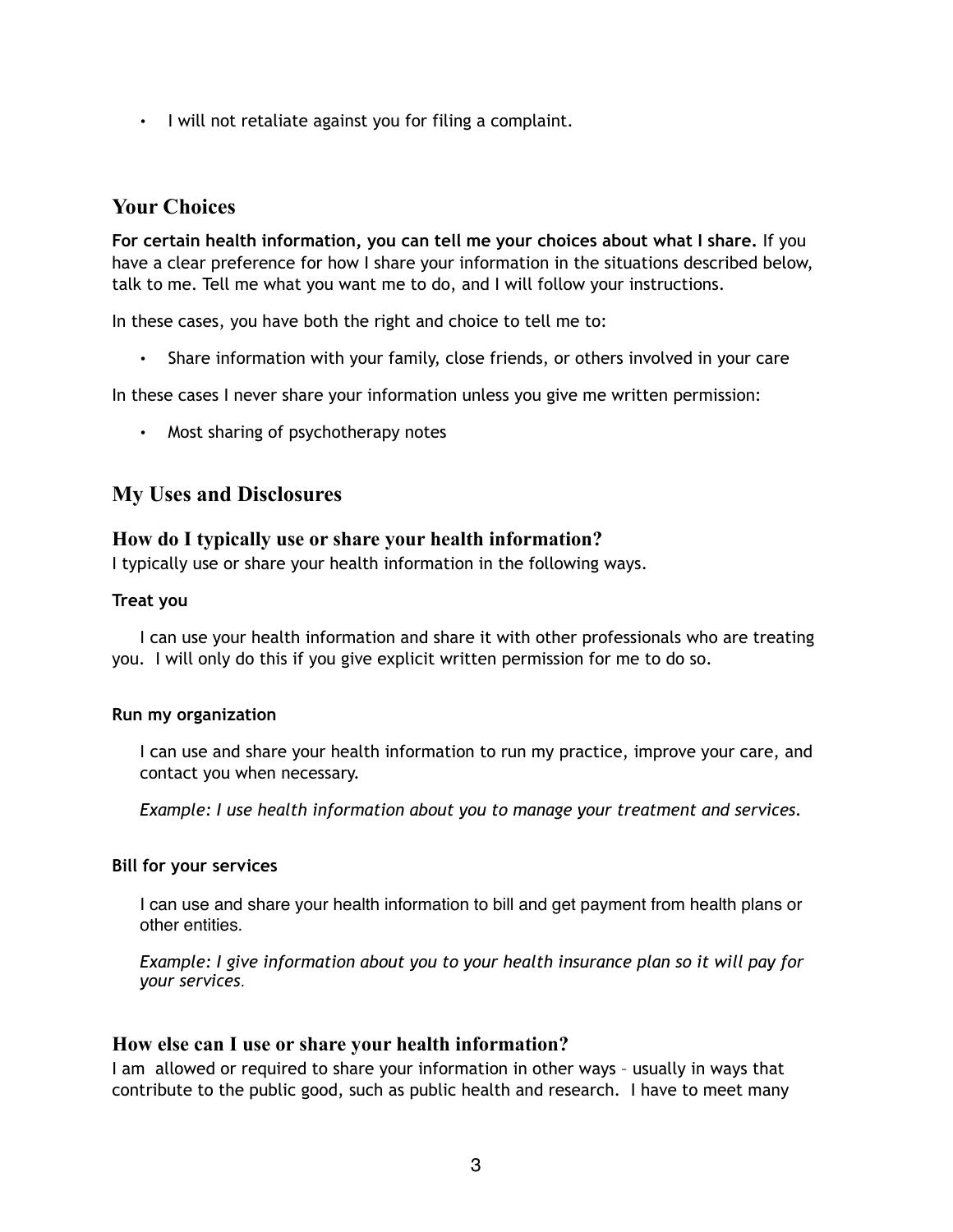conditions in the law before I can share your information for these purposes. For more information see: [www.hhs.gov/ocr/privacy/hipaa/understanding/consumers/index.html](http://www.hhs.gov/ocr/privacy/hipaa/understanding/consumers/index.html)**.**

### **Help with public health and safety issues**

I can share health information about you for certain situations such as:

- Reporting suspected abuse, neglect, or domestic violence
- Preventing or reducing a serious threat to anyone's health or safety
- In most cases, I will inform you before I make any report.

### **Do research**

I can use or share your information for health research.

#### **Comply with the law**

I will share information about you if state or federal laws require it, including with the Department of Health and Human Services if it wants to see that I'm complying with federal privacy law.

### **Address workers' compensation, law enforcement, and other government requests**

I can use or share health information about you:

- For workers' compensation claims
- For law enforcement purposes or with a law enforcement official
- With health oversight agencies for activities authorized by law
- For special government functions such as military, national security, and presidential protective services

### **Respond to lawsuits and legal actions**

I can share health information about you in response to a court or administrative order, or in response to a subpoena.

### **My Responsibilities**

- I are required by law to maintain the privacy and security of your protected health information. I keep my client's charts in a locked container that only I have access to.
- I will let you know promptly if a breach occurs that may have compromised the privacy or security of your information. Please be aware that electronic forms of communication (e.g., fax, e-mail, cell phone) have risks that can compromise confidentiality.